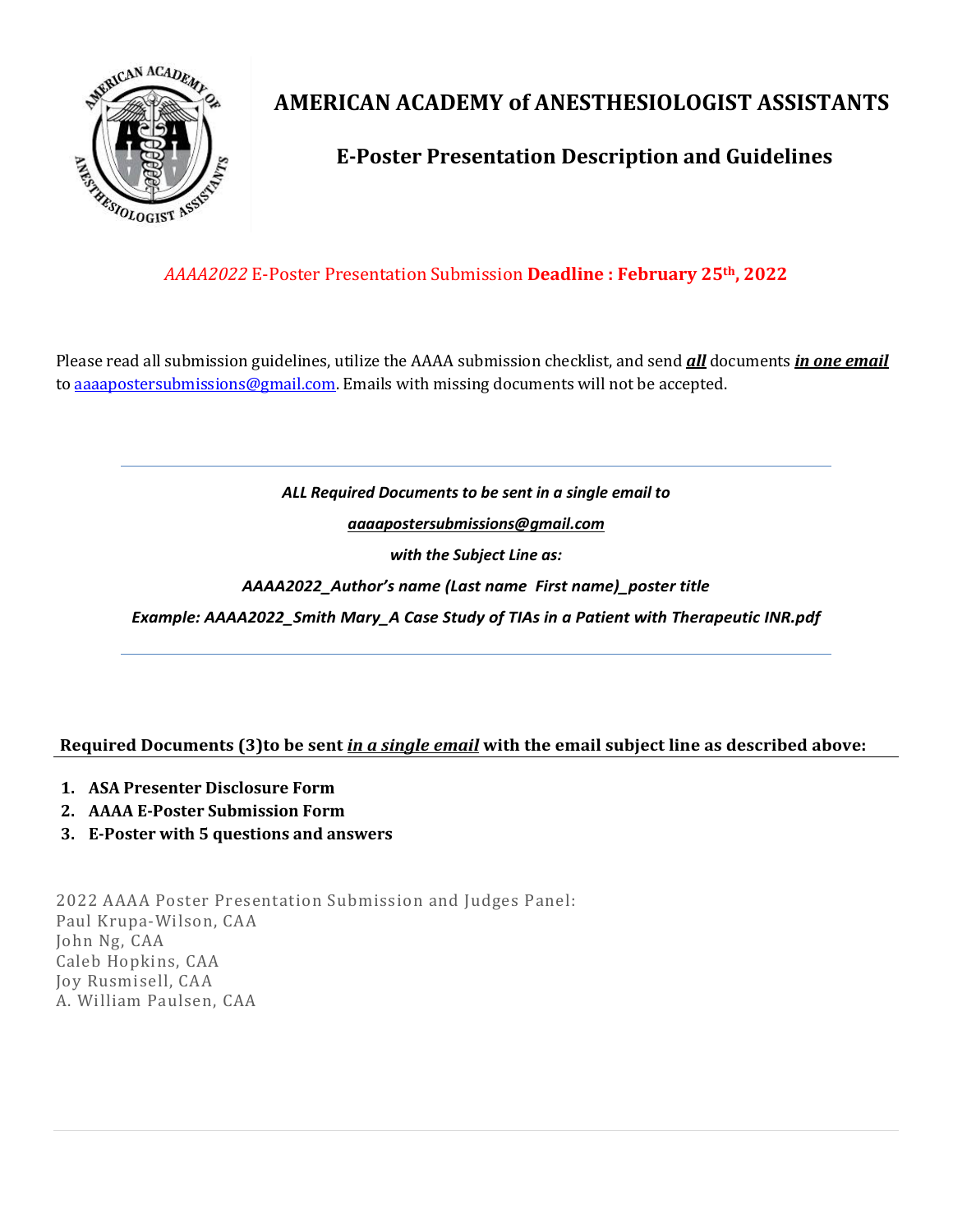The poster presentation at the AAAA annual conference is open to any current student (SAA) who attends an accredited anesthesiologist assistant training program and has an active AAAA membership or any certified (CAA) practicing member of the AAAA. Although there can be multiple contributors and authors to a project, the presentation must be made by a **primary author** of the scholarly work. The primary author is the only one who receives any awards.

# A **primary author** must have either:<br>1. Particinated in the planning d

- 1. Participated in the planning, data collection and analysis of scientific research, or<br>2. Been present during the entirety of a clinical vignette and conducted most of the i
- Been present during the entirety of a clinical vignette and conducted most of the research for the case.

**Participation** is based on **submissions** which must have an E-Poster with 5-questions and answers related to the presentation; AAAA E-Poster Submission Form; and a copy of the ASA Presenter Disclosure form. More information is provided below.

**Selection** for participation in the *final student poster session* will be based on **quality** of presentation, **clarity** of the poster information, **evaluation** of the presented literature and data, and **adherence** to the AAAA E-Poster guidelines.

*At least four student authors* will be selected to participate in the AAAA 2022 Poster Presentation session based on allotted time, resources, and quality of submissions. In addition to displaying their posters online, selected student authors will be recognized during the conference by having the opportunity to verbally present their work to the AAAA Annual Conference attendees. Each presenter is given approximately ten minutes to present their topic, findings, analysis, and any other relevant information. A five-minute period for questions and answers will follow.

**NOTE**: The AAAA is authorized to display any poster received during the submission process at the conference and in any AAAA materials.

**Submissions** for participation in the AAAA Poster Presentation is open to all active AAAA members (SAA and CAA). To be eligible for consideration, *all documents* must be submitted electronically *in a single email to aaaapostersubmissions@gmail.com* by the designated deadline. You must include *all* authors at the time of submission, your Advisor's contact information, and your *poster category*. Please include your Advisor on all email correspondances.

Once members of the **AAAA Submissions Panel** complete the review process, all applicants will receive a message indicating receipt and either approval of submission or missing documentation, please allow 48 hours for a response.

A separate email identifying the students whose E-Posters were selected for the final student poster presentation session at the AAAA 2022 Annual Conference will be sent with instructions on the process and guidelines for the live presentation. Students selected for oral presentations will be notified by email and have a 72-hour time window to respond. Please make sure the presenter's email address and contact information is current to ensure that all important communications are received.

All other E-Posters will be available for viewing on the virtual AAAA 2022 Annual Meeting App. An email will be sent to all students who submitted an approved E-poster with information regarding any opportunities for traditional paper displayed posters, which is dependent upon the discretion of the AAAA Annual Conference Planning committee. **Deadlines** are *absolute* and all materials received are eligible for display by the AAAA.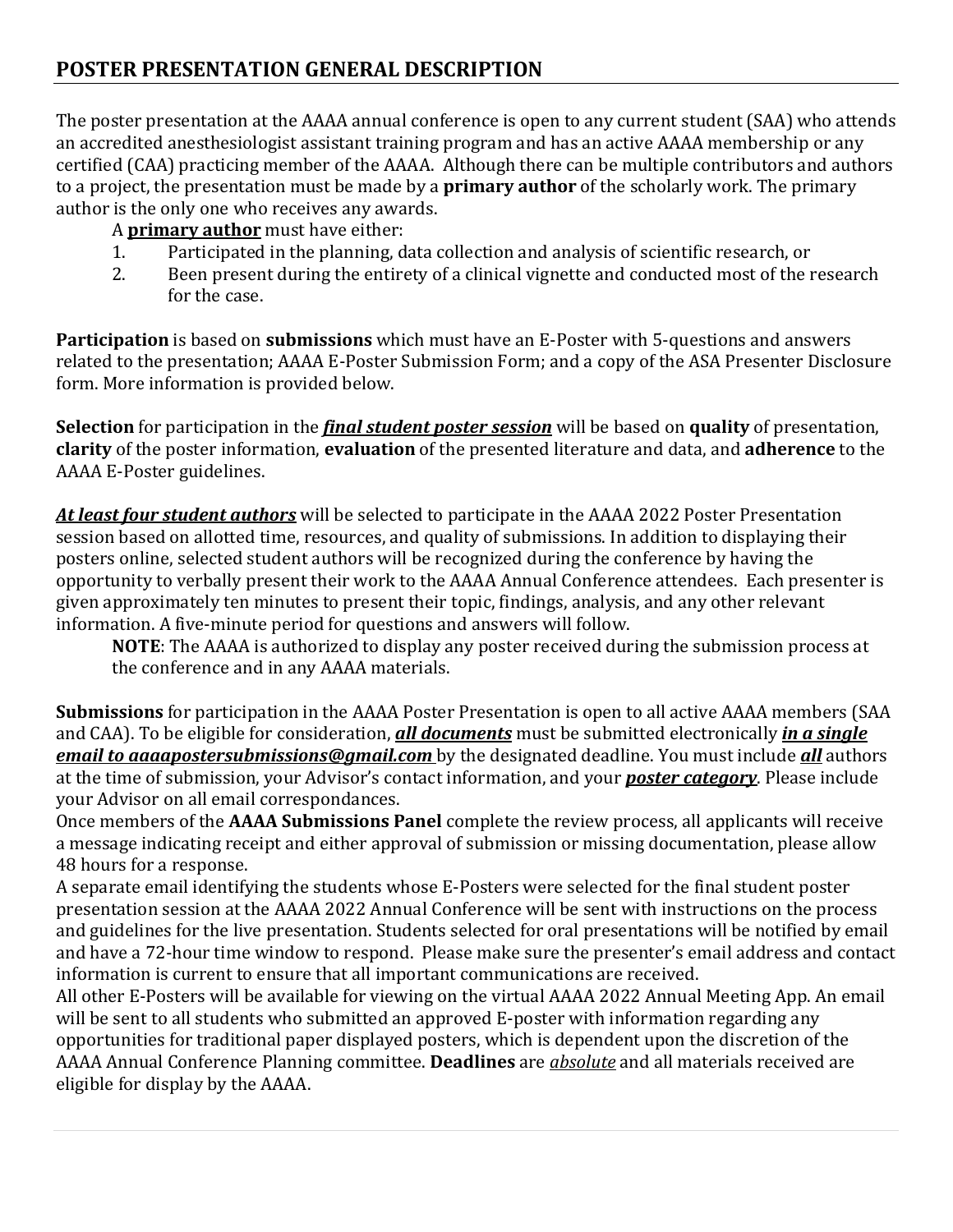### **SUBMISSION INSTRUCTIONS, REQUIREMENTS, AND GUIDELINES FOR:**

**NOTE:** All 3 documents listed below must be sent in a single email as described above.

# **1. ASA Presenter Disclosure Form**

**2. AAAA E-Poster Submission Form**

# **3. E-Poster with 5 questions and answers**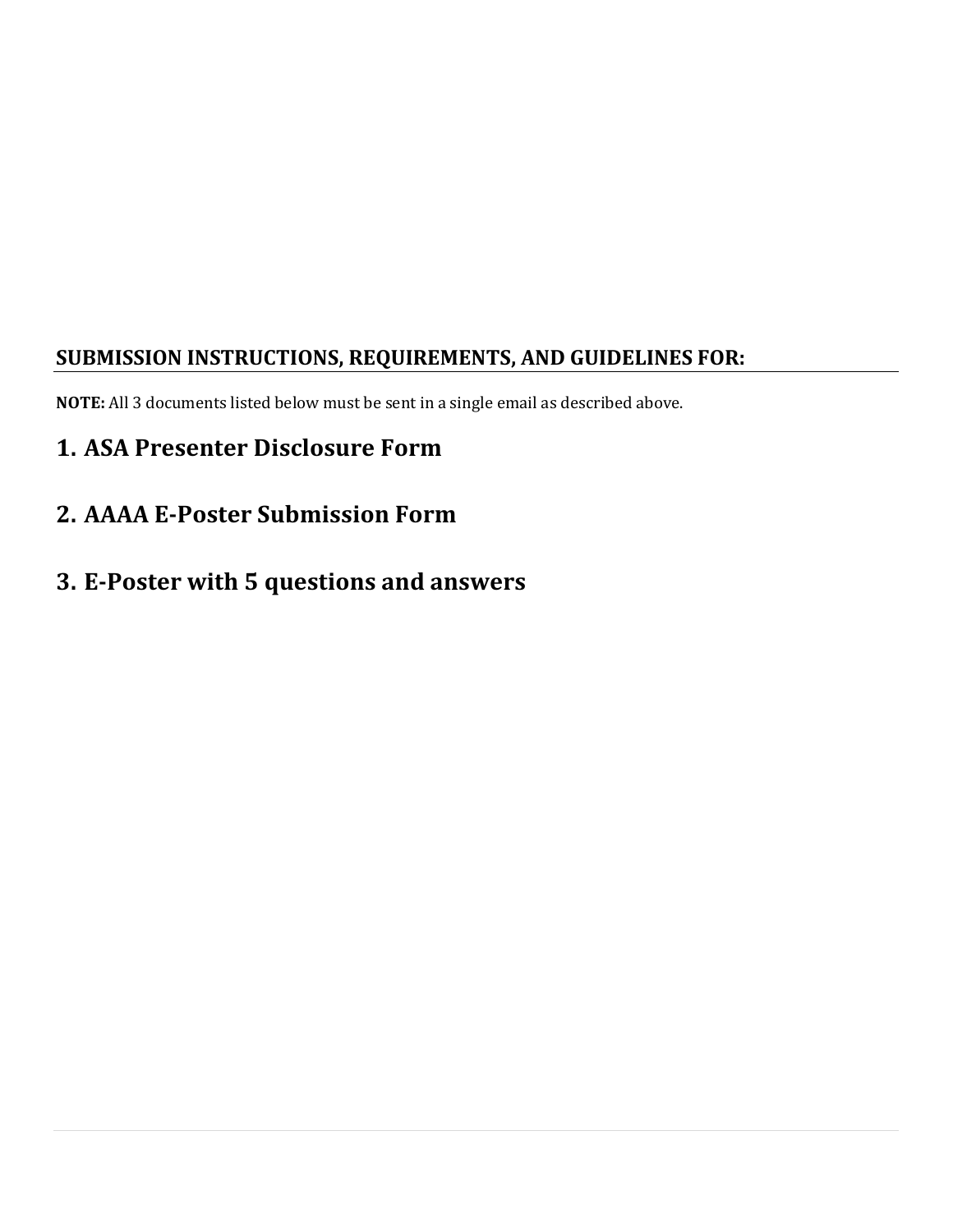- **1. ASA Presenter Disclosure Form** Student applicants must fill out the ASA presenter disclosure form *and submit a copy of the completed form in either \*.docx, \*.pdf, or a common photo format*. Remember to save the copy before submitting the form on the ASA webpage; otherwise, you will be unable to retrieve the form and will need to complete it again. The links for the ASA presenter disclosure forms are as follow:
	- · For ASA members[:](http://www2.asahq.org/disclosure/Default.aspx) <http://www2.asahq.org/disclosure/Default.aspx>
	- · For non-ASA members[:](http://www2.asahq.org/disclosure/nonmembers.aspx) <http://www2.asahq.org/disclosure/nonmembers.aspx>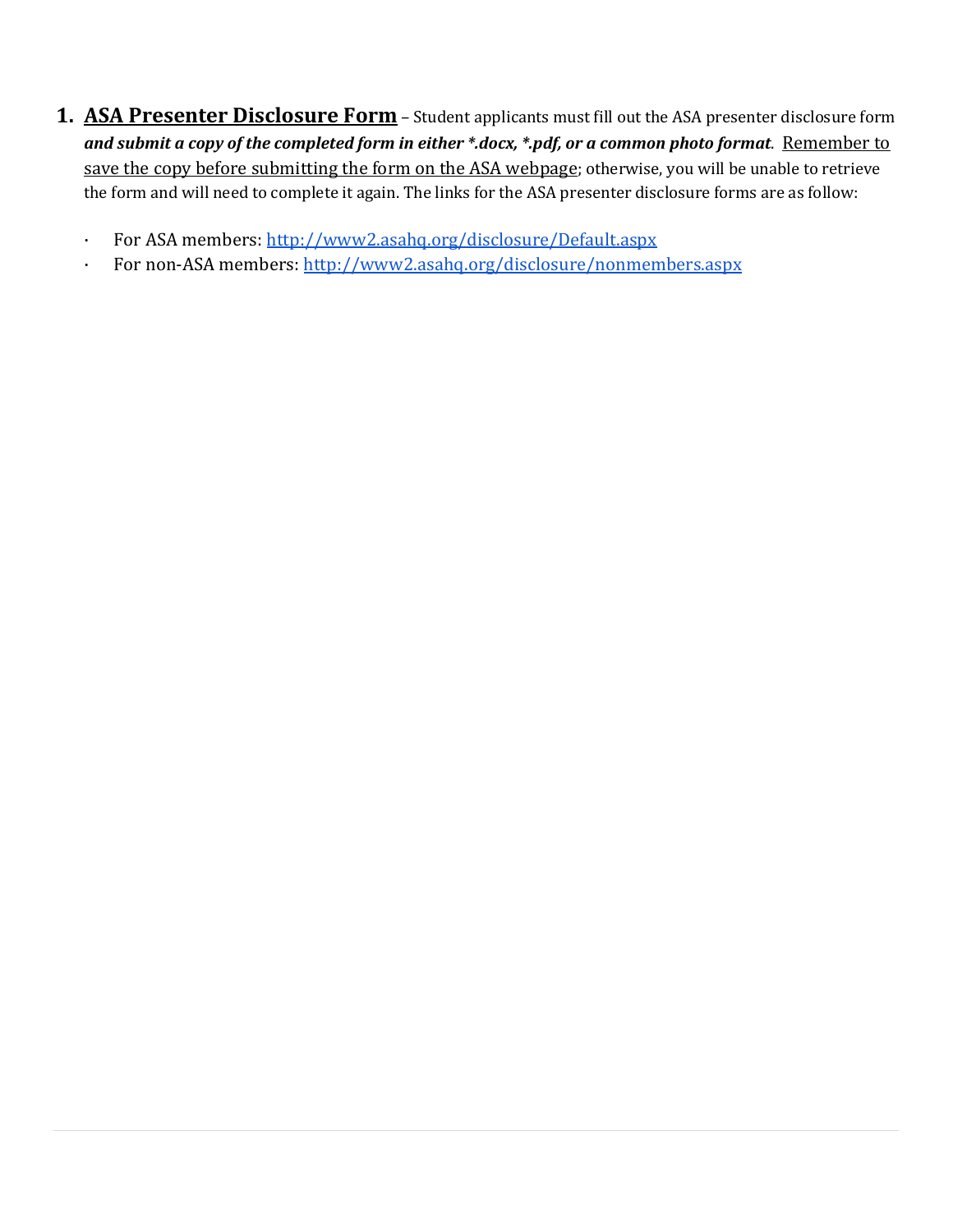**2. AAAA E-Poster Submission Form** – Students who wish to present at the AAAA annual meeting must submit an AAAA E-Poster submission form detailing their project using the attached word document. All material must be the work of authors listed and appropriately referenced. *Do not use fictitious data and do not plagiarize.* Applicants must provide all required submissions fields, which include the following:

### **Instructions for completing the AAAA E-Poster Submission Form:**

- Title Title of your Presentation
- Presenting/Primary Author Information and Author List, if more than one author:
	- $\circ$  Primary author must be listed first and bolded font, followed by the other participating authors for the poster (NOT authors of supporting references)
	- o Limited to ten authors
- School/Work: Provide the name of your school and, if applicable, the campus (i.e., CWRU-Houston, NOVA-Tampa, UMKC, Emory, etc.)
- Poster Category Choose only ONE category (See section **Poster Categories** on the next page for more information)
- Learning Objectives:
	- o A minimum of three learning objectives
	- o No more than five learning objectives
- Key Words
	- o Five-ten keywords usable for internet searches
- Advisor contact information
	- $\circ$  All E-poster submissions must include an Advisor. An Advisor is a qualified individual who will supervise and guide the progress of the E-poster, have strong knowledge about the topic, and be an active part of the submission process.
	- o Advisors could include but are not limited to CAAs, Physicians, and Professors.
- Questions with answers must be submitted
	- o Create an assessment tool for participant understanding by creating 5-questions (multiplechoice, multiple true-false, etc.) related to the topic that represent higher-level thinking based on Bloom's taxonomy. Taxonomy levels from low to high include Knowledge, Comprehension, Application, Analysis, Synthesis, and Evaluation. Multiple true-false questions are a great tool for Analysis, Synthesis, and Evaluation. They present information (data, a scenario, several facts, etc.) followed by a few statements that include one correct/best answer with a few incorrect/not best answers based on the information provided in the presentation.
	- $\circ$  Following each question present an answer section that explains why each possible answer is either an incorrect/not the best answer or the correct/best answer.
- **References** 
	- $\circ$  A minimum of five supportive references in APA 7<sup>th</sup> edition, MLA 8<sup>th</sup> edition, AMA, or Vancouver reference styles (refer to Purdue Ow[l https://owl.purdue.edu](https://owl.purdue.edu/) or Vancouver [https://www.ncbi.nlm.nih.gov/books/NBK7256/\)](https://www.ncbi.nlm.nih.gov/books/NBK7256/).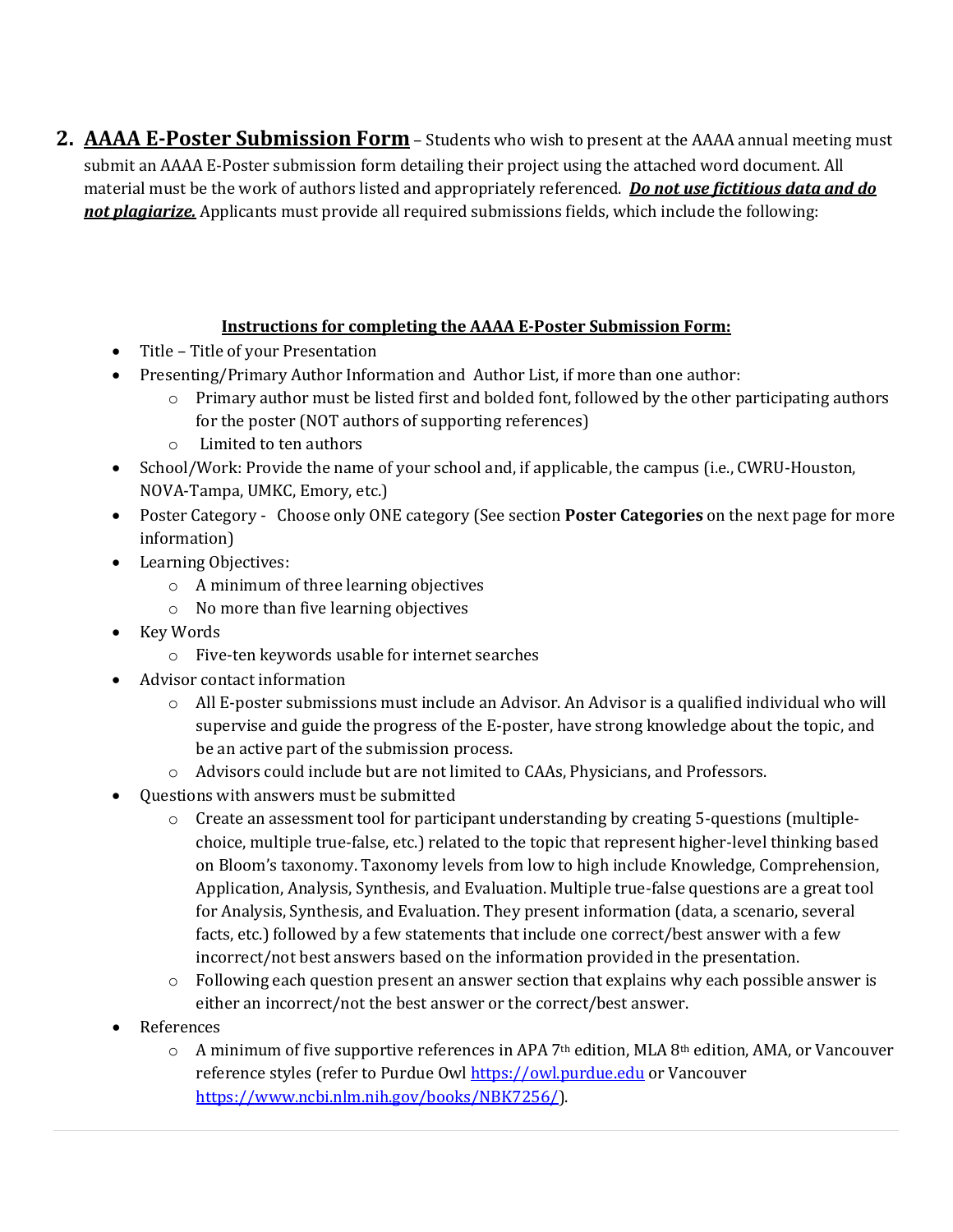### **POSTER CATEGORIES**

Applicants must select one of the following three presentation categories that is relevant to the abstract submission. It is important to note that the minimum required number of references (five) does not imply that quantity equals quality. Therefore, evaluation of the learning objectives (goals) of your presentation topic will dictate your reference list, and not vice-a-versa. All references *must* follow approved citation guidelines.

**Category I. Original Scientific Research** – The student performed actual, novel research with collection of data; a report of the findings of the study; and presentation and explanation of the statistical results. Students may submit research from basic clinical science in areas such as drug disposition, anesthesia equipment, monitoring and engineering technology, information and database research, patient safety and practice management, regional and acute pain, descriptive-analytical study related to anesthesia.

**Category II. Medically Challenging Case Study** – Report and discuss the management of a challenging case, report of supportive literature and statistical data applicable to case management (what best-practice suggests, which may not have been what was done), examine why decisions were made, review the lessons from difficult situations, and provide an explanation of how the lesson(s) of the case study can/should improve practice among anesthesia providers. Case selection should be based on a challenging case, a case with a sentinel event/retrospective analysis, or a case study that provides important key lessons.

C**ategory III. Current Topic Analysis** – A comprehensive literature review of current research on a relevant clinical topic in the field of anesthesiology . The review presentation must include an introduction of the topic, an in-depth summary of the results/findings, and conclusions of the studies. In addition, the poster should evaluate the articles' components including methods, statistical analysis, and the relevant applications in clinical anesthesia practice.

**NOTE:** It is important both clinically and professionally to explain the statistical results and how they relate to the overall presentation – a statistically insignificant result can be just as important as a statistically significant result. Therefore, it is highly suggested that one understands the statistics used in a study and what they truly mean.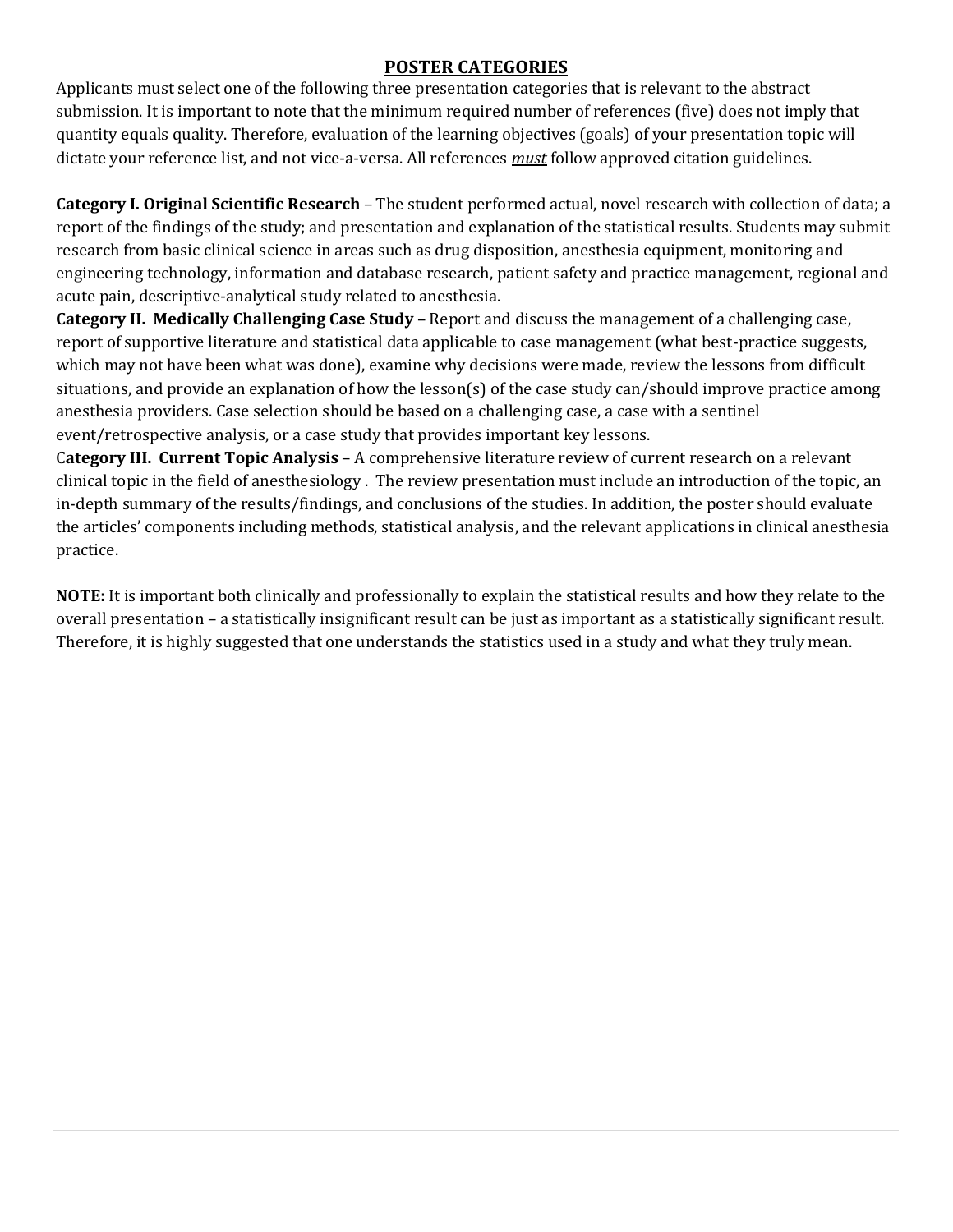**3. E-Poster requirements, guidelines, and suggestions -** The title and author(s) should match the title and author(s) provided on the submission form. The e-poster should include several sections that flow and are appropriate for the chosen category (see next page for suggested sections). Charts, drawings, and illustrations should be like those you would use in making slides (simplistic, concise, and legible). All posters must display a minimum of five supportive references in APA 7th edition, MLA 8th edition, AMA, or Vancouver reference styles.

#### **E---Poster Requirements and Checklist**

- □ You MUST create your poster in PowerPoint (or other program) using the 16:9 ratio resolution setting.
- $\Box$  Save the final presentation as a PDF file labeled as:
	- AAAA2022\_Author's name (Last name First name)\_poster title<br>• Example: AAAA2022\_Smith Mary\_A Case Study of CVAs In a Pati
	- Example: AAAA2022\_Smith Mary\_A Case Study of CVAs In a Patient with Therapeutic INR.pdf
- $\Box$  Email the file with all required documents in a single email with the email subject line as described earlier to the AAAA Poster Submissions Panel at *[AAAApostersubmissions@gmail.org](mailto:AAAApostersubmissions@gmail.org)* .
- $\Box$  The title must match that submitted with the submission form and must be in Title case.
- All posters must display a minimum of five references.
- The poster should include expanded sections of introduction, purpose, methods, results, and conclusions as appropriate to the selected category following a scientific style like the [APA/IMRaD](https://owl.excelsior.edu/research/outlining/outlining-imrad/) style or the suggested style on the next page.